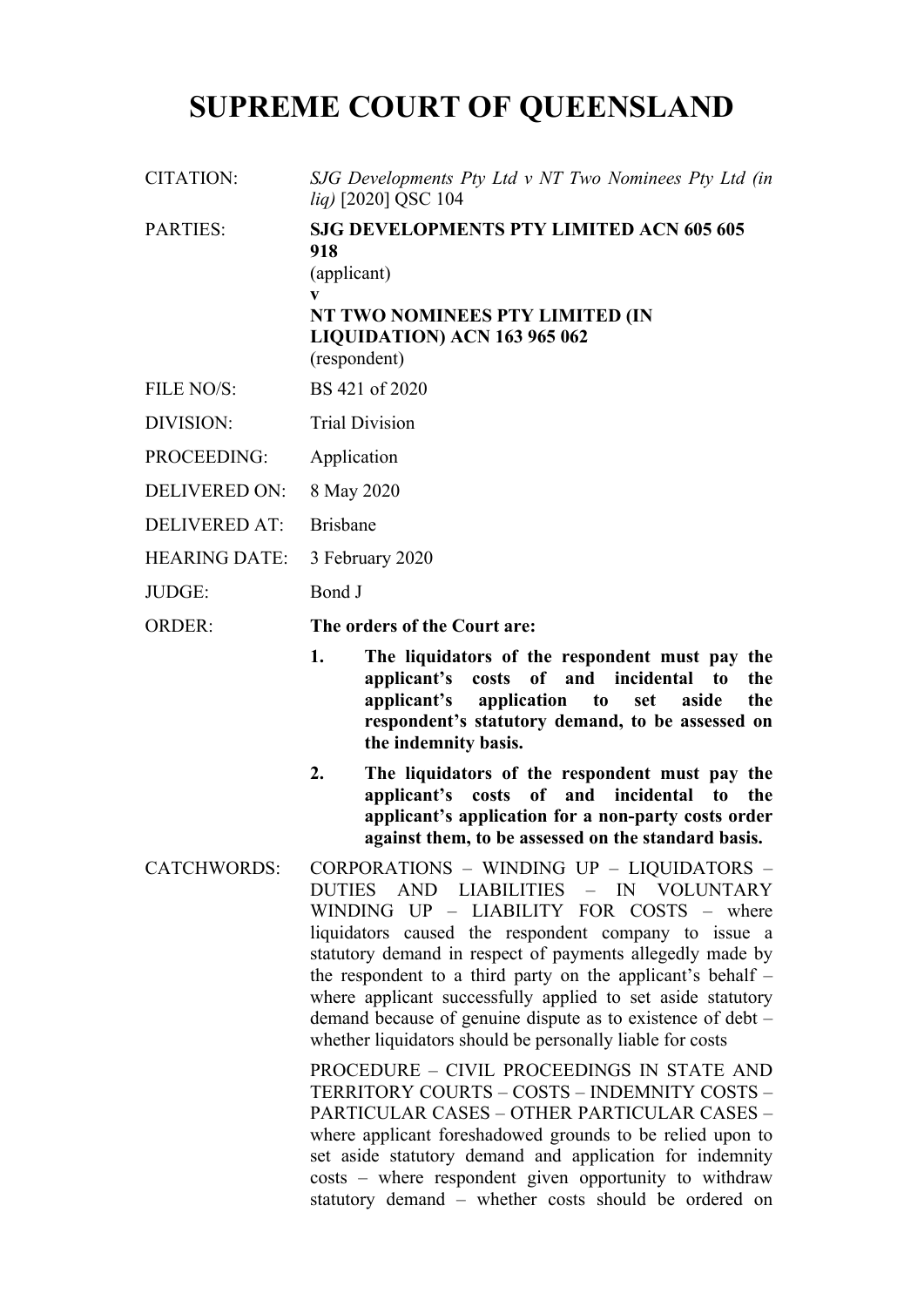|                    | <i>Insolvency Practice Schedule (Corporations)</i> , s 45-1, s 45-5,<br>$s$ 90-15                                                       |
|--------------------|-----------------------------------------------------------------------------------------------------------------------------------------|
|                    | Arawak Holdings Pty Ltd v King Tide Company Pty Ltd<br>[2018] QCA 148, cited                                                            |
|                    | <i>Belar Pty Ltd (in liq) v Mahaffey</i> [2000] 1 Qd R 477; [1999]<br>QCA 2, cited                                                      |
|                    | Colgate-Palmolive Co v Cussons Pty Ltd (1993) 46 FCR 225;<br>[1993] FCA 801, applied                                                    |
|                    | International Cat Manufacturing Pty Ltd (in liq) v Rodrick<br>$(No 2)$ [2013] QSC 307, considered                                       |
|                    | Knight v FP Special Assets Ltd (1992) 174 CLR 178; [1992]<br>HCA 28, cited                                                              |
|                    | Silvia v Brodyn Pty Ltd $(2007)$ 25 ACLC 385; [2007]<br>NSWCA 55, considered                                                            |
|                    | Ultra Tune Australia Pty Ltd v McCann (1999) 30 ACSR<br>651; [1999] VSC 58, cited                                                       |
| <b>COUNSEL:</b>    | S E Seefeld for the applicant<br>N J Shaw for the respondent                                                                            |
| <b>SOLICITORS:</b> | Hickey Lawyers for the applicant<br>Shand Taylor Lawyers as town agents for Pateman Legal $\&$<br>Corporate Services for the respondent |
|                    |                                                                                                                                         |

### **Introduction**

- [1] On 3 February 2020, the applicant company sought and obtained an order from me pursuant to s 459G of the *Corporations Act* 2001 (Cth) setting aside the respondent's statutory demand dated 20 December 2019.
- [2] The respondent was itself a company in liquidation and, accordingly, it was the respondent's liquidators who had caused the respondent to issue the statutory demand. Consequent upon the applicant's success in setting aside the demand, the applicant applied orally for an order for indemnity costs against the liquidators personally.
- [3] The liquidators were not parties to the application. However, counsel for the respondent obtained instructions to appear for them and I heard oral argument from each side. Pursuant to directions which I made at the hearing, I subsequently received written submissions from each side.
- [4] For the reasons which follow, I think the applicant is entitled to the orders which it seeks.

#### **The facts**

- [5] The applicant was a special purpose vehicle incorporated for the purchase and development of land for use as a childcare centre in the Northern Territory. Its sole shareholder was Mr Simmons and he was one of three directors. The respondent owned and operated two childcare centres in the Northern Territory. Its sole shareholder and director was Mrs Simmons, Mr Simmons' now-estranged wife. Before their relationship had deteriorated, Mr Simmons had also acted as an accountant for the respondent and had been granted access to its bank accounts.
- [6] The respondent's joint liquidators were appointed on 18 July 2019. The liquidators first raised the proposition that the applicant owed monies to the respondent by correspondence

indemnity basis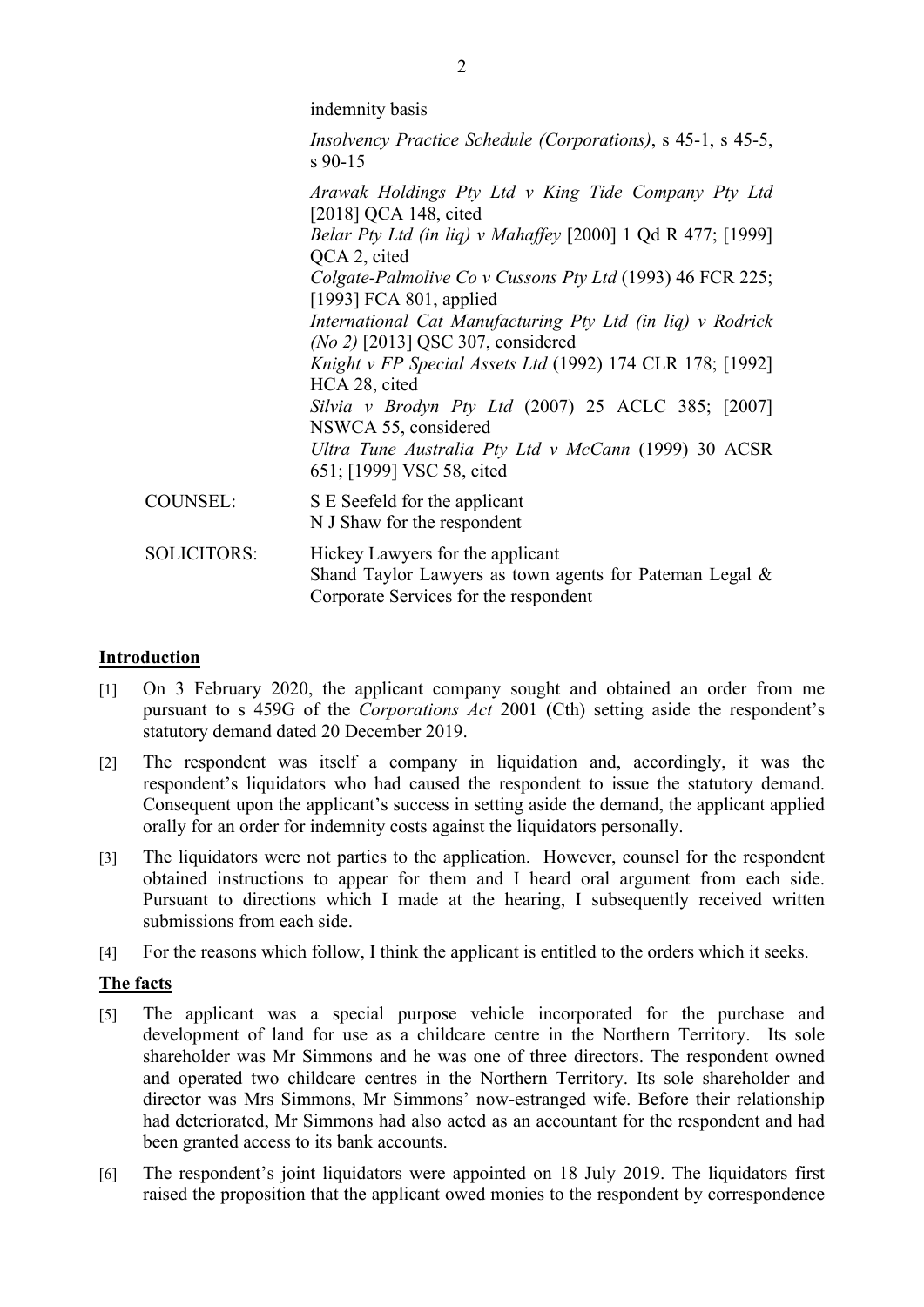dated 13 December 2019. They alleged that the debt was \$135,703.46, which amount represented unauthorised payments which had been made by Mr Simmons out of the respondent's account, together with interest. They based the respondent's claim on Mrs Simmons' advice that the payments were not authorised and on the absence of any company records supporting a basis for the payments having been made. The liquidators demanded the debt be paid before 4:00pm on 20 December 2019 or else the liquidators reserved the right to take action without further notice.<sup>1</sup>

- [7] The applicant's solicitors responded on 20 December 2019 requesting the unequivocal withdrawal of any demand on the basis that:
	- (a) the respondent had acknowledged that it did not retain any records;
	- (b) the demand was made reliant upon advice of Mrs Simmons 'without any substantiation';
	- (c) the applicant had had no direct dealings with the respondent and had no knowledge of the recording of the relevant transactions in the respondent's books; and
	- (d) any money advanced to the applicant was advanced by Mr and Mrs Simmons personally (and not by the respondent) and was repaid in full by a bank cheque (evidence of which was provided<sup>2</sup>) payable to Mrs Simmons in the sum of \$122,886 issued 4 February 2019.
- [8] The respondent served a statutory demand under cover of correspondence dated 20 December 2019, demanding payment of \$60,000, representing payments allegedly made by the respondent to a third party on the applicant's behalf. There was no explanation why the respondent now claimed only the reduced amount. Attached to the statutory demand was an affidavit of one of the joint liquidators by which he testified to his belief that there was no genuine dispute about the existence of the total amount of the debt.<sup>3</sup>
- [9] The applicant filed an originating application on 13 January 2020 seeking, among other things, orders that:
	- (a) the statutory demand be set aside;
	- (b) the respondent pay the applicant's costs on an indemnity basis; and
	- (c) the respondent's liquidators personally indemnify the applicant with respect to any costs order made against the respondent.
- [10] The applicant then sent correspondence dated 20 January 2020 to the respondent which:
	- (a) stated the applicant's view that there was no foundation for the liquidator to depose to there being no genuine dispute about the existence of the debts;
	- (b) stated that unless the respondent withdrew the statutory demand by 4:00pm on 22 January 2020, the applicant would rely on the correspondence with respect to recovering costs on an indemnity basis; and
	- (c) stated that the applicant would seek an order that any costs payable by the respondent be paid personally by the respondent's liquidators.<sup>4</sup>

<sup>1</sup> Affidavit of Steven Luke Mitchell sworn 10 January 2020, Exhibit SLM-2.

<sup>2</sup> Affidavit of Steven Luke Mitchell sworn 10 January 2020, Exhibit SLM-3.

<sup>3</sup> Affidavit of Steven Luke Mitchell sworn 10 January 2020, Exhibit SLM-6.

<sup>4</sup> Affidavit of Steven Pateman sworn 3 February 2020, Exhibit SMP-1.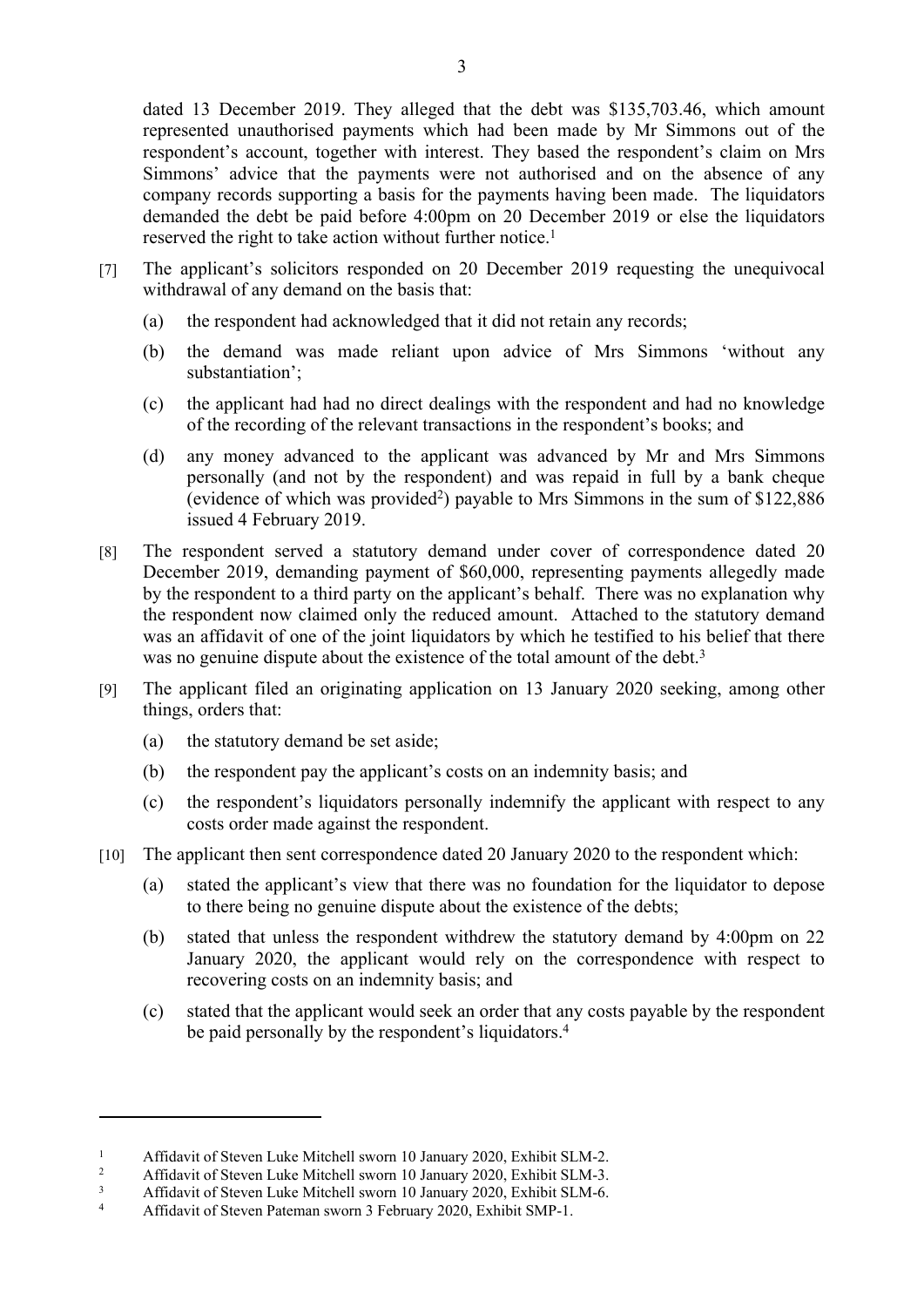- [11] The applicant reiterated in correspondence dated 31 January 2020 that it would rely on its correspondence dated 20 January 2020 with respect to the issue of costs.<sup>5</sup>
- [12] The respondent's contention in respect of the debt was that Mr Simmons caused three transfers totalling \$60,000 to be made from the respondent's funds to De Silva Hebron, a law firm. The respondent alleged De Silva Hebron acted on behalf of a vendor from whom the applicant had purchased land. The respondent alleged that Mr Simmons, who had been given control over the respondent's accounts by Mrs Simmons, made these transfers without authority from Mrs Simmons and without her knowledge.
- [13] The respondent based this contention on the respondent's bank statements which recorded three payments that:
	- (a) contained in the payment description a lot number matching the property purchased by the applicant; and
	- (b) were made to a payee described as 'DE SILVA H' at a BSB number corresponding to a branch located in Darwin.
- [14] When the respondent's solicitors attempted to verify with the law firm whether these payments had been received, the firm indicated that it was:<sup>6</sup>

…unable to release any information to you without written authority from the Purchaser or orders from a Court of competent jurisdiction.

- [15] Notably, the respondent's enquiry was only made by email sent at 4:45pm on 20 December 2019, the day the statutory demand was issued. The above reply from the law firm was not received until 14 January 2020.
- [16] It was common ground between the parties that there had been no direct dealings between the applicant and the respondent prior to the first letter sent by the respondent's liquidators referred to at [6] above.<sup>7</sup>

#### **My judgment on the application to set aside the statutory demand**

- [17] My reasons for setting aside the statutory demand were given *ex tempore*.
- [18] I found that the evidence before me did not clearly identify the true position of the state of relevant obligation as between the applicant, the respondent, Mr Simmons, Mrs Simmons, and the recipient of the transferred monies. However I pointed out that the issue before me did not require resolution of those issues, but merely required my determining whether I was satisfied that there was a genuine dispute concerning the existence of the alleged debt, as between the applicant and the respondent.
- [19] The critical part of my reasoning resolving that question in favour of the applicant was as follows:

The respondent's case is that it points to its own business records which suggest that three payments, totalling \$60,000, were made by the respondent to a solicitor's firm. The business records suggest something about the purpose of the payments, namely that they were made to a solicitor's firm, to what is thought must be its trust account, and that the payments had a connection to a particular block of real estate. The respondent says that the applicant company was seeking to acquire real estate from a vendor and the solicitor's firm which received the payments from the respondent acted for the vendor. The proposition that the respondent asked me to conclude is that the payments were made to the vendor's solicitor's trust account operating to discharge a debt that the applicant would otherwise have owed to the vendor for the acquisition of the land.

<sup>5</sup> Affidavit of Steven Pateman sworn 3 February 2020, Exhibit SMP-1.

<sup>6</sup> Affidavit of David Solomons affirmed 30 January 2020, Exhibit DS-14.

<sup>7</sup> Affidavit of Steven Luke Mitchell sworn 10 January 2020 at [7]; Affidavit of Kerry Simmons sworn 30 January 2020 at [49].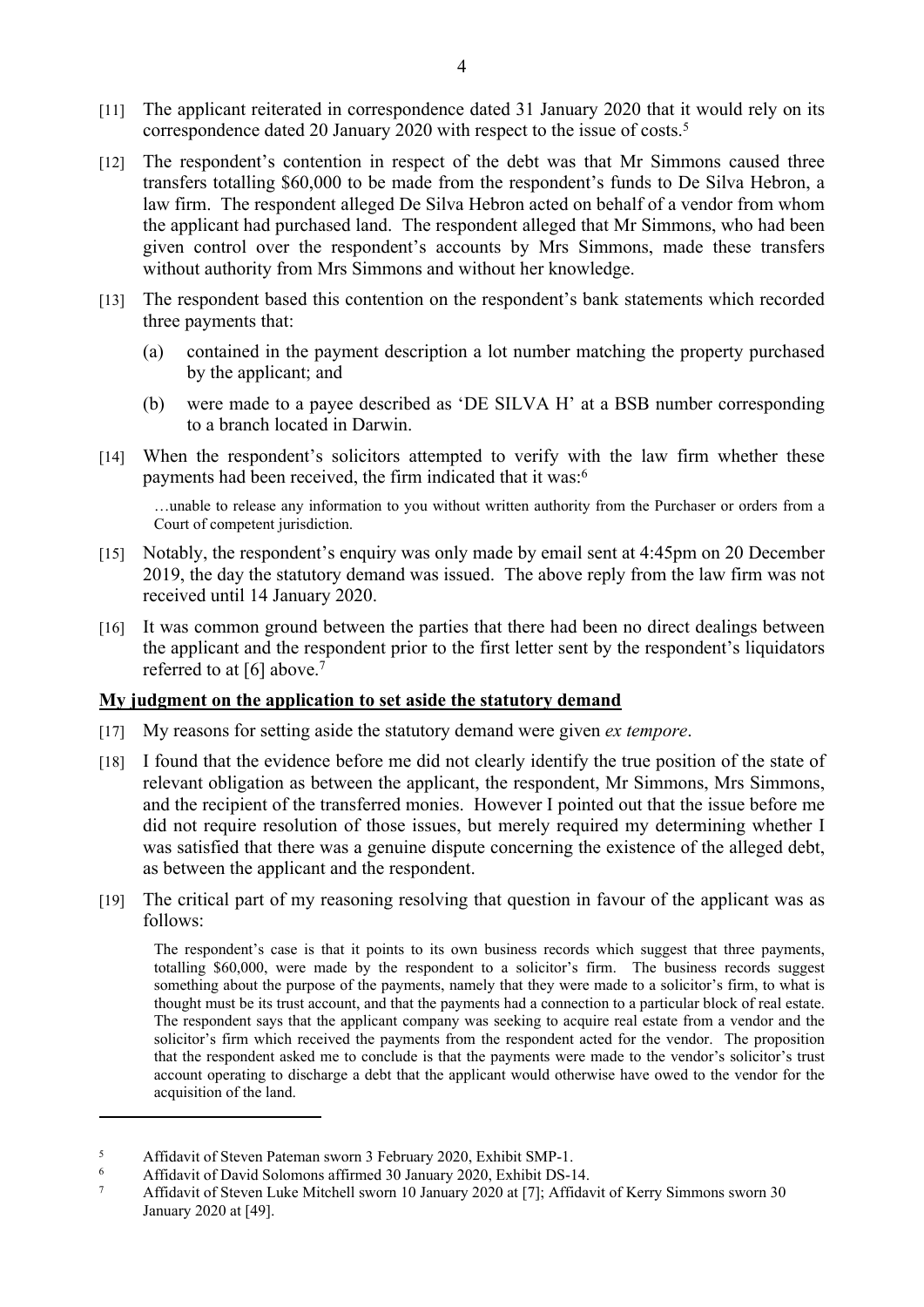…unable to release any information to [the solicitors for the respondent] without written authority from the purchaser or orders from a Court of competent jurisdiction.

The possibility does exist that the payment should be characterised in the way for which the respondent contends, but it is by no means clear that the money ever actually was received by the solicitor's firm or that it was for the purpose contended for by the respondent.

For its part, the applicant has the affidavit of one of its directors, Mr Mitchell. That affidavit swears that –

- (a) the applicant had no direct dealings with the respondent;
- (b) at no time did the applicant and the respondent enter into any loan agreement or transaction;
- (c) all dealings by the applicant were solely limited to financial accommodations made between the applicant and Mr and Mrs Simmons; and
- (d) those financial accommodations were personally repaid by a bank cheque in February 2019.

The evidence certainly supported the proposition that a sum in excess of the amount that the respondent asserts was paid to the vendor's solicitor's firm was paid to Mrs Simmons, and that the sum was paid at a time after the respondent made the payments to the solicitor's firm.

The respondent says that I should not construe the evidence of Mr Mitchell as negating the proposition for which the respondent contends. I am not persuaded that that is the appropriate course. To the contrary, I think that presently I should regard Mr Mitchell's affidavit as demonstrating a genuine dispute of the indebtedness that is said to support the statutory demand.

[20] Prima facie, in consequence of having succeeded in its application, the applicant was entitled to a costs order as against the respondent, because costs should follow the event. However, the applicant was not satisfied with accepting the risk that the respondent company in liquidation might have insufficient funds to meet such an order, hence the application for a costs order against the liquidators personally.

#### **Should the costs order be made against the liquidators personally?**

- [21] In *International Cat Manufacturing Pty Ltd (in liq) v Rodrick (No 2)* [2013] QSC 307, McMurdo J (as his Honour then was) followed *Silvia v Brodyn Pty Ltd* (2007) 25 ACLC 385 at 393-394 in which Hodgson JA (with whom Ipp and Basten JJA agreed) summarised the law in this way (emphasis added, some citations omitted):
	- 50. **If proceedings are brought by a liquidator in relation to a company's affairs, generally an order for security for costs will not be made; but if those proceedings are unsuccessful, then an order for costs will generally be made against the liquidator personally**: *Re Wilson Lovatt & Sons Limited* [1977] 1 All ER 274. In that case, at 285, Oliver J said this:

'I think that a review of the authorities does disclose that a clear dichotomy between the case where the liquidator is sued and the case where the liquidator initiates proceedings, is established, and indeed it seems me to be a perfectly reasonable one. **I cannot at the moment see why it should be contended that a liquidator who takes it on himself to institute proceedings, to bring parties before the court, to subject them to costs, and as against whom it is quite clearly established that no order for security can be made, should then be entitled to plead that he is not responsible beyond the extent of the assets in his hands. I can see no reason at all why a liquidator should be entitled to an immunity which is not conferred on other litigants**. A trustee or a personal representative who institutes proceedings no doubt has a right to indemnity out of the estate which he represents but, if he litigates, he litigates at his own risk and so, in my judgment, it should be with the liquidator, and the authorities which point that way seem to me, if I may say so respectfully, to be completely reasonable.

**I can quite see that there may be very powerful reasons of policy for a rule that a liquidator, when carrying out his functions and thus subjecting himself to the possibility of proceedings against him by parties who are discontented with the way in which he has carried out those functions, must be entitled to defend himself without being subjected to the risk of having costs awarded against him personally,**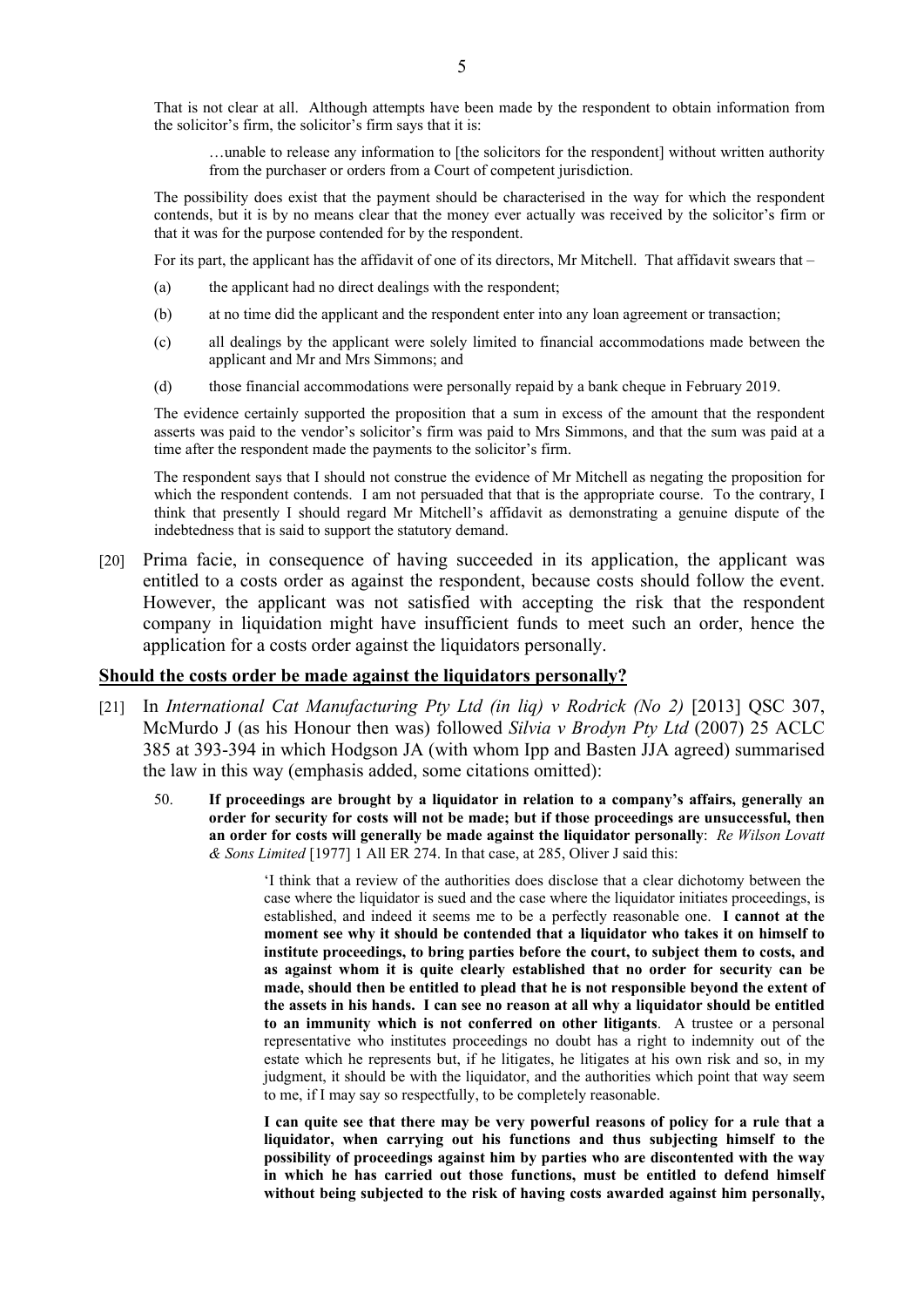**because of course he cannot protect himself against claims being made**. Unless there were some such rule it might be very difficult to get persons to take on the heavy responsibility of the liquidation of companies. It seems to me that it is quite a different matter where the liquidator himself takes it on himself to institute proceedings, whether they be proceedings in the winding-up or otherwise.'

- 51. The liquidator would generally be entitled to an indemnity from the assets of the company, although that may be denied if the liquidator has acted unreasonably: ….
- 52. If proceedings brought against the liquidator are successful, generally a costs order will be made in such a way that the liquidator does not incur any personal liability. ....

…

- 54. However, if the liquidator has acted unreasonably in defending the litigation, the liquidator may be made personally liable: …
- [22] The applicant pointed out that the commencement of the present application against the respondent was necessitated by the liquidators' decisions to cause the respondent to issue a statutory demand and to refuse to withdraw it, despite the applicant's request to do so. In such circumstances the applicant submitted that the first principle identified in the quotation from *Silvia v Brodyn Pty Ltd* should be applied.
- [23] For their part, the respondent and the liquidators submitted, correctly, that *International Cat Manufacturing Pty Ltd (in liq) v Rodrick (No 2)* concerned proceedings in which both the company in liquidation and the liquidators had been plaintiffs. In the present case, the liquidators were not parties and, in those circumstances, they relied on the principle which is, for present purposes, sufficiently stated in *Silvia v Brodyn Pty Ltd* in the paragraph which preceded the above quotation:
	- 49. If proceedings are brought by a company in liquidation, with the liquidator not being a party, and if those proceedings are unsuccessful, an order for costs would generally be made against the company but not against the liquidator, unless the liquidator has acted unreasonably: *Mead v Watson* [2005] NSWCA 133, 23 ACLC 718. However, a defendant to such proceedings may be able to obtain, in advance of the hearing, an order for security for costs: *Hession v Century 21 South Pacific Limited (In Liquidation)* (1992) 28 NSWLR 120.
- [24] I reject the submission that the jurisdiction to award costs against the liquidators personally, in a case in which they are not parties, is in all cases conditioned on demonstrating that the liquidators have acted unreasonably.
- [25] The New South Wales authorities cited in *Silvia v Brodyn Pty Ltd* considered the power of the Court to make a costs order against a liquidator in terms of the Court's supervisory jurisdiction over its own officers, and in a procedural context which otherwise limited the Court's power to make costs orders against non-parties.<sup>8</sup> Within that context the cases articulated a legal standard which equated the rule which would govern when a liquidator could be required to bear costs which the company in liquidation had been ordered to pay, with the rule which would govern when the liquidator would lose what would otherwise be the liquidator's entitlement to indemnity for expenses including legal costs incurred in the liquidation.
- [26] Whether that legal standard should still be regarded as governing the Court's supervisory jurisdiction over liquidators as now expressed in ss 45-1, 45-5 and 90-15 of the *Insolvency Practice Schedule (Corporations)<sup>9</sup>* does not need to be examined. It is sufficient to note that this Court has a well-established jurisdiction to make costs orders against non-parties where the interests of justice support such an order: see *Knight v FP Special Assets Ltd*

<sup>8</sup> See the discussion by White J in *House of Golf Chatswood Pty Ltd v McManus* (2005) 225 ALR 786 at [10] to [20].

<sup>9</sup> Schedule 2 to the *Corporations Act* 2001 (Cth).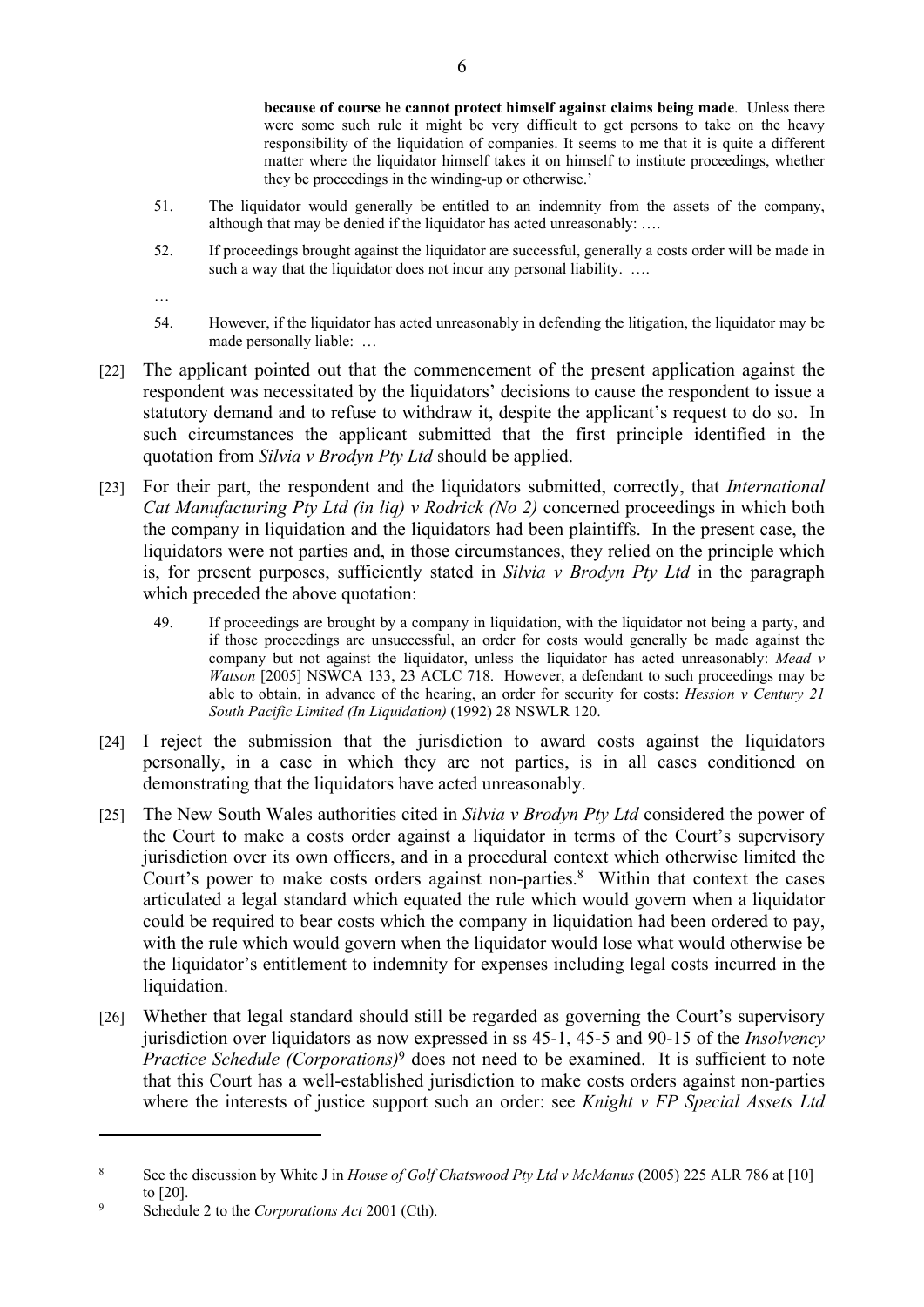(1992) 174 CLR 178 and *Arawak Holdings Pty Ltd v King Tide Company Pty Ltd* [2018] QCA 148. Authority in Queensland has long recognised the exercise of that jurisdiction to justify costs orders against liquidators personally: see *Belar Pty Ltd (in liq) v Mahaffey* [2000] 1 Qd R 477 at [36].

- [27] In my view considerations of justice do support such an order being made in the circumstances of this case, and they do so without my needing to form a view that the liquidators have acted unreasonably or otherwise in such a way as would affect their right of indemnity. In this case, the applicant could not have protected itself by a security for costs order. Rather, it was forced to commence litigation against the company in liquidation by the liquidators' conduct in relation to the statutory demand. Although the respondent and the liquidators concede that an order should be formulated which will afford the applicant priority in the winding up above even the liquidators' indemnity, why in the present circumstances should the liquidators be entitled to plead that they should not be responsible beyond the extent of the assets in their hands? If, as is suggested by the applicant, there is a risk of a shortfall,<sup>10</sup> it is the liquidators who should bear that risk because, as Hansen J observed in *Ultra Tune Australia Pty Ltd v McCann* (1999) 30 ACSR 651 at [84], it is the "… liquidator, and not an opposite party in litigation, [who] knows what the financial position of the company is and, in particular, whether the assets of the company will be sufficient to cover the costs and expenses of litigation (including unsuccessful litigation) and [the liquidator's] remuneration".
- [28] The justice of the present case requires that a costs order be made against the non-party liquidators.

## **If a personal costs order is made against the liquidators, should it be on the indemnity basis?**

- [29] The parties agreed that circumstances which may be considered to warrant the award of indemnity costs include the following circumstances identified in *Colgate-Palmolive Co v Cussons Pty Ltd* (1993) 46 FCR 225:
	- (a) where proceedings were commenced for some ulterior motive;
	- (b) where proceedings were commenced in wilful disregard of known facts or clearly established law; and
	- (c) where there has been an imprudent refusal of an offer to compromise.
- [30] My attention was drawn specifically to cases involving the award of indemnity costs in applications to set aside statutory demands. Features common to those cases, and which in my view were present in this case, included:
	- (a) it was obvious that there was a genuine dispute as to the debt;<sup>11</sup>
	- (b) the respondent was provided with fair warning of the grounds upon which the applicant would seek to set aside the demand; $12$  and

<sup>&</sup>lt;sup>10</sup> The applicant's submissions identified material which suggested that the liquidators had identified that the respondent had a "realisable value deficiency" of over \$4.4 million.

<sup>11</sup> *CGI Information Systems and Management Consultants Pty Ltd v APRA Consulting Pty Ltd* (2003) 47 ACSR 100; *Professional Advantage Pty Ltd v Australian Broadcasting Commission* [2007] NSWSC 607; *Alliance Accounting & Business Consultants Pty Ltd v Australian Property Investment & Development Pty Ltd* [2007] NSWSC 775.

<sup>12</sup> *Austrac Rail Pty Ltd v Hunter Premium Funding Ltd* [2001] NSWSC 654 at [23]; *CGI Information Systems and Management Consultants Pty Ltd v APRA Consulting Pty Ltd* at [26].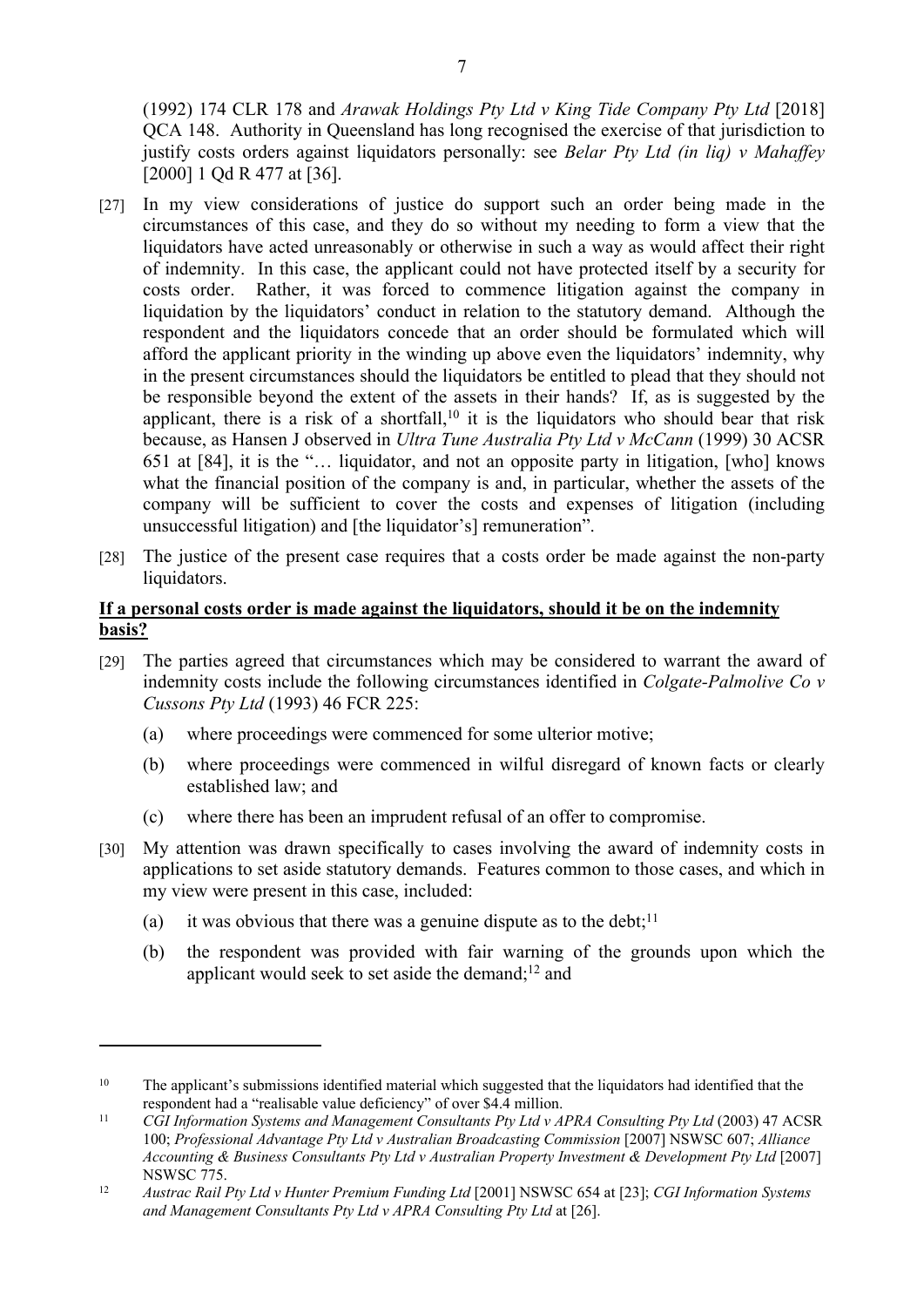- (c) the applicant foreshadowed that it would apply for indemnity costs.<sup>13</sup>
- [31] The respondent admits that the application to set aside the demand was preceded by correspondence which largely foreshadowed the matters upon which the applicant relied in setting aside the statutory demand. However, the respondent justified its decision not to withdraw the statutory demand (and its resistance to an indemnity costs order) by submitting that:<sup>14</sup>
	- (a) the applicant proffered no evidence as to its relationship with De Silva Hebron;
	- (b) the applicant made no direct reference to the transactions making up the \$60,000;
	- (c) the applicant's evidence and assertions were vague and unsupported without reference to bank statements or other supporting documents;
	- (d) the applicant did not directly address the propositions in the demand and in the respondent's affidavit evidence; and
	- (e) no evidence was produced from Mr Simmons nor any explanation offered for his failure to give evidence.
- [32] I am not persuaded by these contentions.
- [33] The respondent had not presented evidence identifying the relationship between the applicant and De Silva Hebron, beyond circumstantial evidence that that firm acted on the other side of a transaction involving the applicant. Even less could the respondent demonstrate that those parties had an arrangement involving the respondent paying certain amounts on the applicant's behalf. In the circumstances, the lack of an explanation from the applicant of the nature of its relationship with De Silva Hebron is hardly a compelling factor that tends to prove the respondent's contention in respect of the debt beyond genuine dispute.
- [34] Moreover, on the factual basis that the applicant and respondent had no direct dealings (as was common ground between the parties), it is not surprising that the applicant could not produce evidence or supporting documentation that can conclusively disprove the existence of such an alleged arrangement. This is all the more so when, as the applicant submits, the entirety of the respondent's affidavit evidence – representing the first time the respondent cogently particularised its contentions that the debts arose from payments made to De Silva Hebron – was sworn between 30 January and 3 February 2020, barely one business day before the hearing of the application on Monday 3 February 2020.
- [35] More importantly, as the applicant submits, these objections misconstrue the nature of a statutory demand. The process should be invoked when there is no genuine dispute as to the existence of a debt. The question is not whether the applicant's position is vague or indirect. The evidence presented by the respondent did not negate the existence of any genuine dispute as to the existence of the debt and the applicant's evidence, consistent with its correspondence, supported it. In my view the conclusion that there was a genuine dispute was an obvious one. The respondent had ample opportunity to withdraw its statutory demand on notice of these matters raised by the applicant and did not do so.
- [36] In the circumstances of this case a costs order on the indemnity basis in relation to the application to set aside the statutory demand is justified.

<sup>13</sup> *Austrac Rail Pty Ltd v Hunter Premium Funding Ltd* at [23].

Respondent and liquidators' submissions as to costs at [4]-[5].